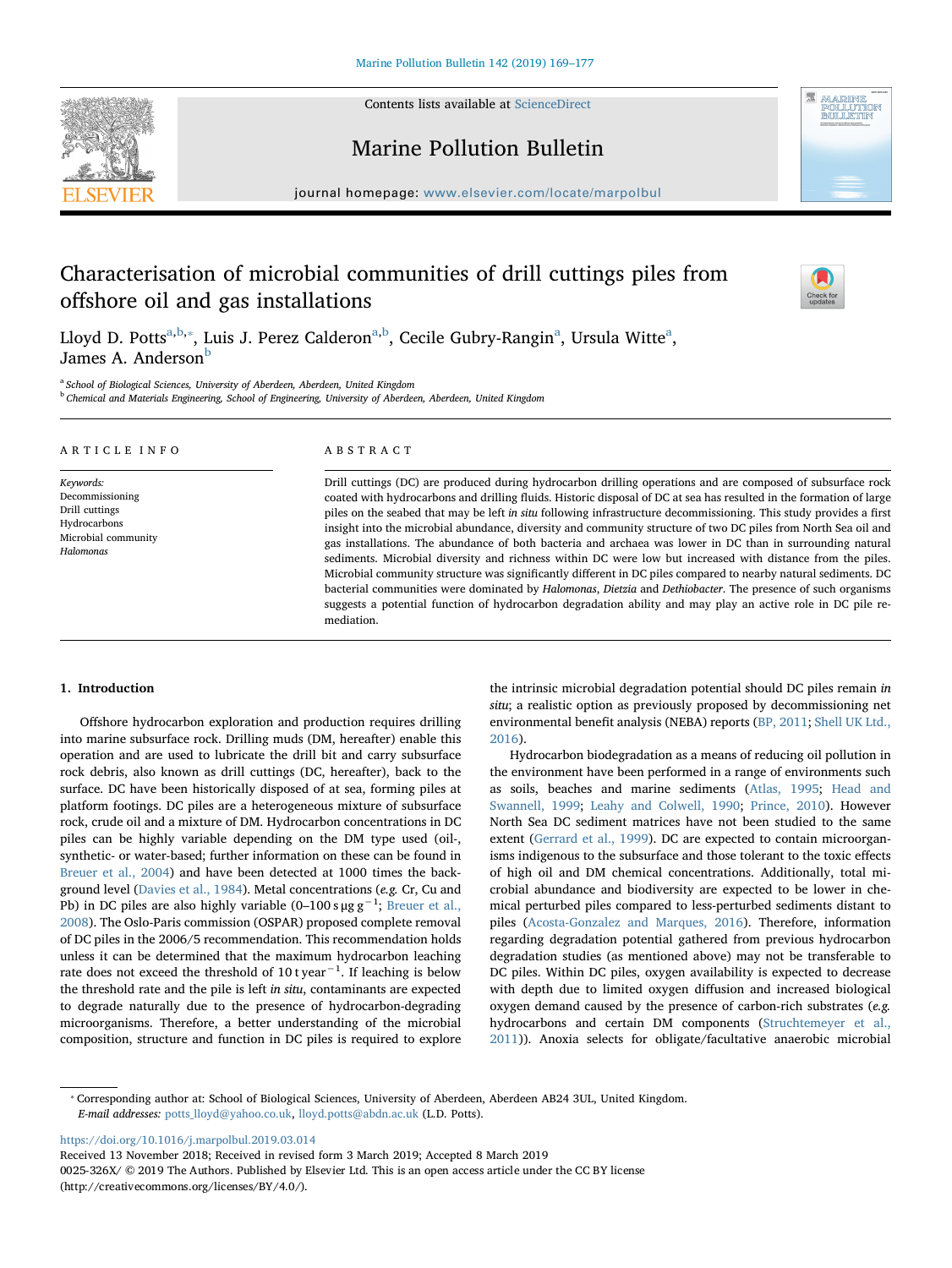communities leading to community composition stratification in the DC pile [\(Gerrard et al., 1999](#page-7-5)). For example, aerobic organisms would dominate surface layers of the pile, whereas anaerobes such as sulphate reducers, denitrifiers and possibly methanogens, are expected to reside in deeper layers, as recorded in redox gradient-defined marine sediments [\(Acosta-Gonzalez and Marques, 2016](#page-6-4)). It was previously suggested that only surface-layer contaminants in DC piles would be degraded due to oxygen availability [\(Massie et al., 1985](#page-7-7)); however anaerobic hydrocarbon degradation has since been well documented ([Widdel et al., 2010\)](#page-8-0). Cold temperatures in offshore drilling environments such as the North Sea and deep-sea areas reduce microbial activity, as previously demonstrated for hydrocarbon metabolism ([Coulon](#page-7-8) [et al., 2007;](#page-7-8) [Potts et al., 2018](#page-7-9)). The type of DM used has also been shown to influence microbial activity and composition, with the high aromatic content present in diesel-based DM being less likely to undergo biodegradation when compared to the less toxic kerosene-based DM ([Sanders and Tibbetts, 1987](#page-7-10)). Similarly, growth of Bacillus species was depressed when exposed to a range of drilling fluid concentrations (25, 50, and  $75 \mu g \text{ ml}^{-1}$ ), whereas Baroid mineral had no effect ([Okpokwasili and Nnubia, 1995](#page-7-11)). These factors; anoxia, temperature and DM type all affect the rate at which biodegradation may occur.

Very few studies have characterised microbial communities within DC piles, primarily due to the logistic difficulty and expense of acquiring samples. A study analysing DC from the Beryl field, North Sea, identified several bacterial strains capable of mineralising hydrocarbons [\(Artz et al., 2002](#page-6-5)) but did not provide detailed information on the community composition. The aim of this work was to evaluate the microbial abundance, diversity and composition of two North Sea DC piles where oil- and synthetic-based DMs have been used. Comparisons to native seabed sites located up to 130 m from the centre of piles were undertaken to assess the effect of DC on natural seabed communities. It was hypothesised that total microbial diversity would increase with distance from DC piles due to lower concentration of hazardous materials. It was also predicted that DC piles would be dominated by hydrocarbon-degrading bacteria while submerged sediments beneath the DC pile would be dominated by anaerobic microbes (e.g. sulphate reducers and methanogens) due to limited oxygen availability caused by smothering. Finally, it was hypothesised that microbial community composition and abundance would be spatially variable (both between and within DC piles) due to extensive small-scale variability of hydrocarbon, metal concentrations and DM types.

#### 2. Methods

#### 2.1. Site and sample collection

DC piles of two platforms from the North Sea (Alpha; 400408E, 6507251N and East; 415072E, 6527347N, Supplementary Fig. 1), were investigated. The Alpha and East DC piles are located immediately below the platforms. The DC piles cover areas of approximately 12,700 and 6900 m<sup>2</sup>, respectively, and deposited DC material volumes are estimated at  $27,900$  and  $22,500 \text{ m}^3$ , respectively ([Marathon Oil, 2013](#page-7-12)). To evaluate the influence of DC accumulation under the platforms on seabed microbial communities, three types of sediment were collected: (1) seabed surface samples from around the platforms (controls, hereafter) by van Veen grab  $(2 \times 0.1 \text{ m}^2)$  from a vessel (April 2015), (2) shallow push-core samples were collected from the outskirts of the pile (transects, hereafter) by ROVs (two for Alpha and three for East) (April 2015), and (3) two replicate core samples from the centre of each pile (piles, hereafter) by deploying a piston sampler tool through the drill string on a wire line into the DC piles (May and June 2015). Core sections were cut at ~50 cm intervals. Samples were deep-frozen and stored at −20 °C until transportation to the laboratory where they were stored at −80 °C.

#### 2.2. Sediment characterisation

For particle size distribution analysis, hydrogen peroxide (30% v/v) was added to sediment samples daily for one week and oven-dried at 60 °C thereafter. Sediment was then rinsed with distilled water to remove salt traces and sieved for determination of particles with diameter larger than 1 mm. For smaller particles, 1–2 g of sediment was analysed by laser diffraction using a Malvern Mastersizer 2000 (Malvern Panalytica, UK; detail on the laser diffractometer configuration can be found here, [Marathon Oil, 2015a, 2015b\)](#page-7-13).

## 2.3. Hydrocarbon and metal characterisation

Hydrocarbons in sediments were extracted as described by [Marathon Oil \(2015a, 2015b\)](#page-7-13) by three sequential ultrasound extractions in a mixture of 50 ml methanol and 60 ml dichloromethane for 30 min. Extracts were then filtered (Whatman Glass microfiber filters, Grade GF/C) into a separating funnel where the dichloromethane layer was transferred to a round bottom flask. The ultrasound extraction process was repeated twice with 50 ml dichloromethane for 15 min. The combined extracts were evaporated to  $\sim$ 1 ml. Extracts were then cleaned in a silica gel column with 35 ml dichloromethane: pentane (1:2 v/v), with activated copper and evaporated to  $\sim$ 1 ml. Total petroleum hydrocarbons (TPH) were analysed by gas chromatography with flame ionisation detector (GC-FID; HP 6890 Series GC with a 7673 auto-injector) and a 100%-dimethylpolysiloxane bonded fused silica column (60 m, 0.25 μm film thickness, 0.32 mm internal diameter). Hydrogen was used as the carrier gas  $(3.5 \text{ ml min}^{-1})$  and an injection volume of 2 μl was performed on-column. The oven temperature was held at 80 °C for 2 min, ramped to 320 °C at 18 °C min−<sup>1</sup> and held at 320 °C for 13 min before a final ramped increase to 350 °C at 30 °C min−<sup>1</sup> . The detector temperature was held at 350 °C. Polyaromatic hydrocarbon (2–6 ring PAH, PAH hereafter) analysis was carried out by gas chromatography with mass spectrometry (GC–MS; ThermoFinnigan Trace GC-DSQ mass selective detector with AS3000 autoinjector) and a (5% phenyl)-methylpolysiloxane bonded fused silica column (30 m, 0.25 μm film thickness 0.25 mm internal diameter). Helium was used as the carrier gas  $(0.7 \text{ ml min}^{-1})$  and an injection volume of 1 μl was performed in an injector (splitless, 280 °C, split flow 40 ml min−<sup>1</sup> , vent time 1.5 min). The oven temperature was held at 60 °C for 0.5 min, ramped to 180 °C at 25 °C min−<sup>1</sup> , then ramped to 330 °C at 6 °C min−<sup>1</sup> and finally held for 6 min. The detector temperature was 250 °C, electron energy was set to 70 eV and selected ion monitoring for 8 groups (6 per ion group).

Sediment samples for determination of arsenic and barium content were dried at 30 °C and mechanically milled. Thereafter samples were digested by hot reflux with nitric acid and analysed by inductively coupled plasma-mass spectrometry (ICP-MS, Agilent 7500i) and inductively coupled plasma-optical emission spectroscopy (ICP-OES, Perkin Elmer Optima 5300 DV), respectively. Details on the analysis of polychlorinated biphenyls, alkylphenol ethoxylates, organotonins, and other heavy metals can be found in the cuttings pile characterisation surveys ([Marathon Oil, 2015a, 2015b](#page-7-13)).

## 2.4. DNA extraction and microbial 16S rRNA gene abundance

Total genomic DNA was extracted from 0.4 g sediment using the FastDNA™ SPIN Kit for Soil and FastPrep®-24 instrument (both MP Biomedicals, Cambridge, UK), according to manufacturer's instructions. Eluted DNA was stored at −80 °C until further analysis. DNA was quantified using a spectrophotometer (NanoDrop ND-1000).

The abundance of total bacteria and archaea was estimated by quantitative PCR of 16S rRNA genes using primers 344f and 907r ([Muyzer et al., 1993\)](#page-7-14) and 344f and 915r ([Raskin et al., 1994\)](#page-7-15), respectively. Targeting the 16S rRNA gene provides a good representation of bacteria and archaea present in the system. Reactions were performed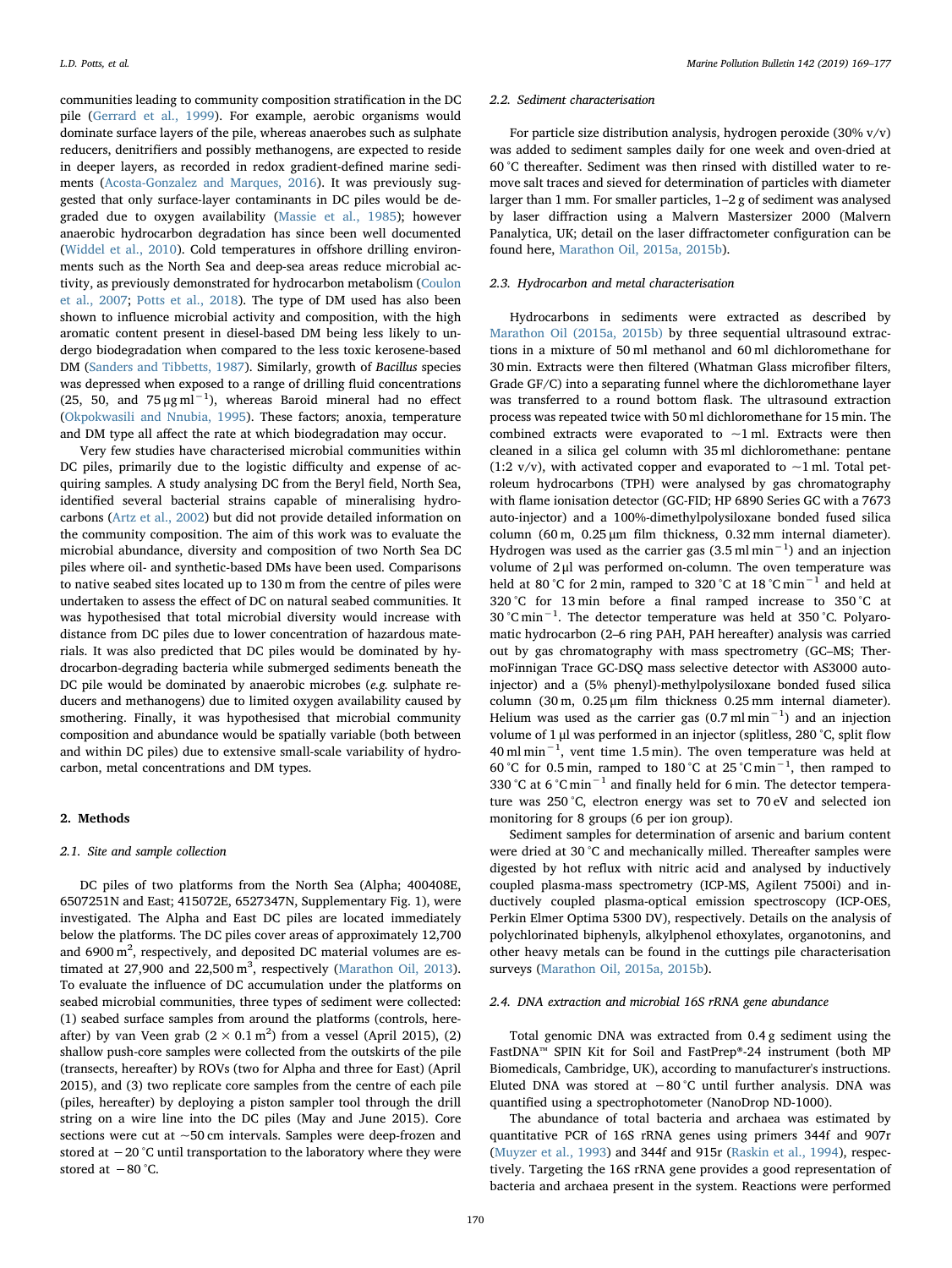in a 25 μl volume containing 12.5 μl of QuantiFast™ qPCR master mix (Qiagen), 2 μl of 10 μM of each primer, 9 μl of sterile PCR grade water and 2.5 µl of nucleic acid ( $\sim$ 5 ng  $\mu$ l $^{-1}$ ). For bacteria, cycling conditions were 5 min denaturation at 95 °C, followed by 30 cycles of 30 s at 95 °C, 30 s at 56 °C, and first plate read for 1 min at 72 °C followed by hold of 95 °C for 15 s and a melt curve from 60 °C to 95 °C. Bacterial standards consisted of a dilution series  $(10^1 - 10^9)$  of a known quantity of target gene isolated from a strain of Halomonas neptunia. Amplification efficiencies of > 99% were obtained, with  $R^2 > 0.99$ . Archaeal cycling conditions were 15 min at 95 °C, 30 cycles of 15 s at 94 °C, 45 s at 67 °C, and 8 s at 72 °C followed by a hold of 95 °C for 15 s and a melting curve from 60 to 95 °C. Archaeal standards consisted of a dilution series  $(10^{1}-10^{9})$  of a known quantity of target gene isolated from a strain of Nitrosotalea devanaterra. Amplification efficiencies of > 98% were obtained, with  $R^2 > 0.98$ . Amplification was performed using an Eppendorf Mastercycler Realplex Real-Time PCR System (Hamburg, Germany). For all qPCR assays, melting curve analysis and agarose gel electrophoresis (1.2% w/v) of amplicons were checked at the end of each run.

#### 2.5. Next Generation sequencing

DNA extracts were PCR amplified using the KAPA Hi-Fidelity enzyme (Roche Diagnostics Ltd. UK) across the universal bacterial and archaeal V4 region of the 16S rRNA gene using primers 515F (5′ GTG CCAGCMGCCGCGGTAA 3′) and 806R (5′ GGACTACHVGGGTWTCT-AAT 3') [\(Caporaso et al., 2012](#page-6-6)). PCR products were prepared for sequencing using Nextera DNA library preparation kit (Illumina, San Diego, USA) and paired-end  $(2 \times 300 \text{ bp})$  amplicon sequencing were performed on the Illumina MiSeq platform (Centre for Genome Enabled Biology and Medicine, University of Aberdeen) using V3 Illumina chemistry.

Average sequence read depth per sample was  $52,720$  ( $\pm 4866$ standard error of the mean; 40 samples). Three samples (QQ8, QQ12, E3) from within the cores had low read depth (< 3000) and were omitted from further analysis. Bioinformatics analysis was performed on the Maxwell high performance computing cluster at the University of Aberdeen, using Mothur v1.39.5 [\(Schloss et al., 2009](#page-7-16)). Chimera detection and removal was performed with VSEARCH ([Rognes et al.,](#page-7-17) [2016\)](#page-7-17) and taxonomic assignment executed with the May 2013 release of GreenGenes (gg\_13\_5\_99). OTU clustering was performed at 97% similarity. Bacterial and archaeal sequences were separated for taxonomic downstream analysis. The raw sequencing data is available in the European Nucleotide Archive (ENA) under the accession number PRJEB31062.

#### 2.6. Statistical analysis

Abundance of bacterial and archaeal 16S rRNA genes (B16S and A16S, respectively, hereafter) were modelled using locally weighted regressions (loess) where either B16S or A16S was the response variable and depth was the explanatory variable. The models were performed separately for samples of each platform. The loess model fits a polynomial curve determined by either B16S or A16S values using local polynomial fitting ([Cleveland et al., 1992](#page-6-7)). Both B16S and A16S were log-transformed for ease of visualisation. Partial Least Squares (PLS) regression was carried out to compare the presence of B16S and A16S (log-transformed) in surface sediments (depth =  $0$  cm,  $n = 17$ ). Candidate response variables (25 in total, including pollutant concentrations, distances from platform, platform name, B16S and A16S) were tested for correlation using Pearson's correlation coefficient to detect collinearity. Variables were dropped until no significant correlation was detected ( $p < 0.05$ ). Resulting response variables were platform (factor), distance (m), bearing (degrees), 16S rRNA gene copy number (either B16S or A16S depending on explanatory variable), TPH, PAH, arsenic and barium concentrations (all in  $\mu$ g kg $^{-1}$ ). Cross-validation

was performed to reduce the number of components to two. Homogeneity of residuals was verified graphically. All statistical analysis was undertaken using the statistical software R ([R Core Team, 2017\)](#page-7-18) and the packages corrplot (for the correlation analysis and model simplification) ([Wei and Simko, 2017\)](#page-7-19), plsdepot (for the PLS regressions) ([Sanchez,](#page-7-20) [2012\)](#page-7-20) and ggplot2 (for the locally weighted regression analysis) ([Wickham and Chang, 2009](#page-8-1)).

All Illumina sequencing analysis was performed using the statistical software R. The package phyloseq [\(McMurdie and Holmes, 2013](#page-7-21)) was used to import the biom file produced with mothur. Alpha diversity measures were performed using plot\_richness() in package phyloseq and analysis of variance between sample types and environmental variables calculated within R. Beta diversity metrics and nMDS plots were calculated using the package vegan ([Oksanen et al., 2017\)](#page-7-22) and function metaMDS() with the Bray-Curtis index ([Bray and Curtis, 1957\)](#page-6-8). Isolines were fitted to nMDS plots to illustrate correlation with distance using a generalised additive model with function ordisurf(). For multivariate testing of sample type effect on community composition permutation ANOVA was used with function adonis(). Canonical correspondence analysis (CCA) was performed with function cca() and significance testing with function anova(cca). R visual outputs were generated using package ggplot2. Biomarker analysis and identification was performed using Linear Discriminant Effect Size analysis (LEfSe) within the galaxy environment (available at [https://huttenhower.sph.harvard.edu/](https://huttenhower.sph.harvard.edu/galaxy/;) [galaxy/](https://huttenhower.sph.harvard.edu/galaxy/;); [Segata et al., 2011\)](#page-7-23). Specifically, LEfSe identified taxa (OTUs) that were significantly differently abundant between sample site (piles and controls) using non-parametric factorial Kruskal-Wallis sum-rank tests, followed by Linear Discriminant Analysis (LDA) to determine the effect size. Significance was determined with a Kruskal-Wallis cutoff of 0.05 and LDA score of 4.0.

## 3. Results

## 3.1. Drill cuttings pile characterisation

Most sediment contaminant concentrations were variable with distance and between the two platforms although the general trend was that concentrations of contaminants decreased with distance from DC piles. The DC piles were analysed for a wide range of chemicals. In the interest of simplicity, only the contaminants that did not show collinearity and used in the analysis of microbial data are described here. Concentration of all compounds by platform and distance in surface sediments (depth  $= 0$  cm) can be found in Supplementary Fig. 2. For more detail of each contaminant please refer to the pile characterisation surveys [\(Marathon Oil, 2015a, 2015b\)](#page-7-13). TPH concentrations ranged from  $3.70 \times 10^4$ -1.35 ×  $10^5$  µg g<sup>-1</sup> within 25 m of the centre of platforms to  $1.10 \times 10^{1}$ –3.48 ×  $10^{3}$  µg g<sup>-1</sup> within 100–130 m (maximum sampling distance) from the platforms. PAH concentrations ranged from 30.0 to 74.3  $\mu$ g g<sup>-1</sup> within 25 m of the centre of platforms to 0.2–2.7 μg  $g^{-1}$  within 100–130 m from the platforms. Particle size was smallest nearer the piles. Silt percentage ranged from 14.8 to 45.2% within 25 m of the centre of platforms to 6.0 to 19.7% within 100–130 m from the platforms. Clay percentages ranged from 3.0 to 17.3% within 25 m of the centre of platforms to 1.5–5.9% within 100–130 m from the platforms.

## 3.2. Microbial abundance

There was a distinct pattern of B16S distribution in the East-DC pile, with the highest abundance recorded for both surface and deepest strata (Supplementary Fig. 3). In the Alpha-DC pile, B16S was highest at the surface too, but the trend with depth was variable and unclear. A16S patterns were highly variable with depth in both DC piles and A16S genes were below detection limits in some samples (see Supplementary Fig. 3). Control sites had the highest B16S and A16S abundance overall ( $> 10^8$  and  $> 10^5$  16S rRNA gene copies g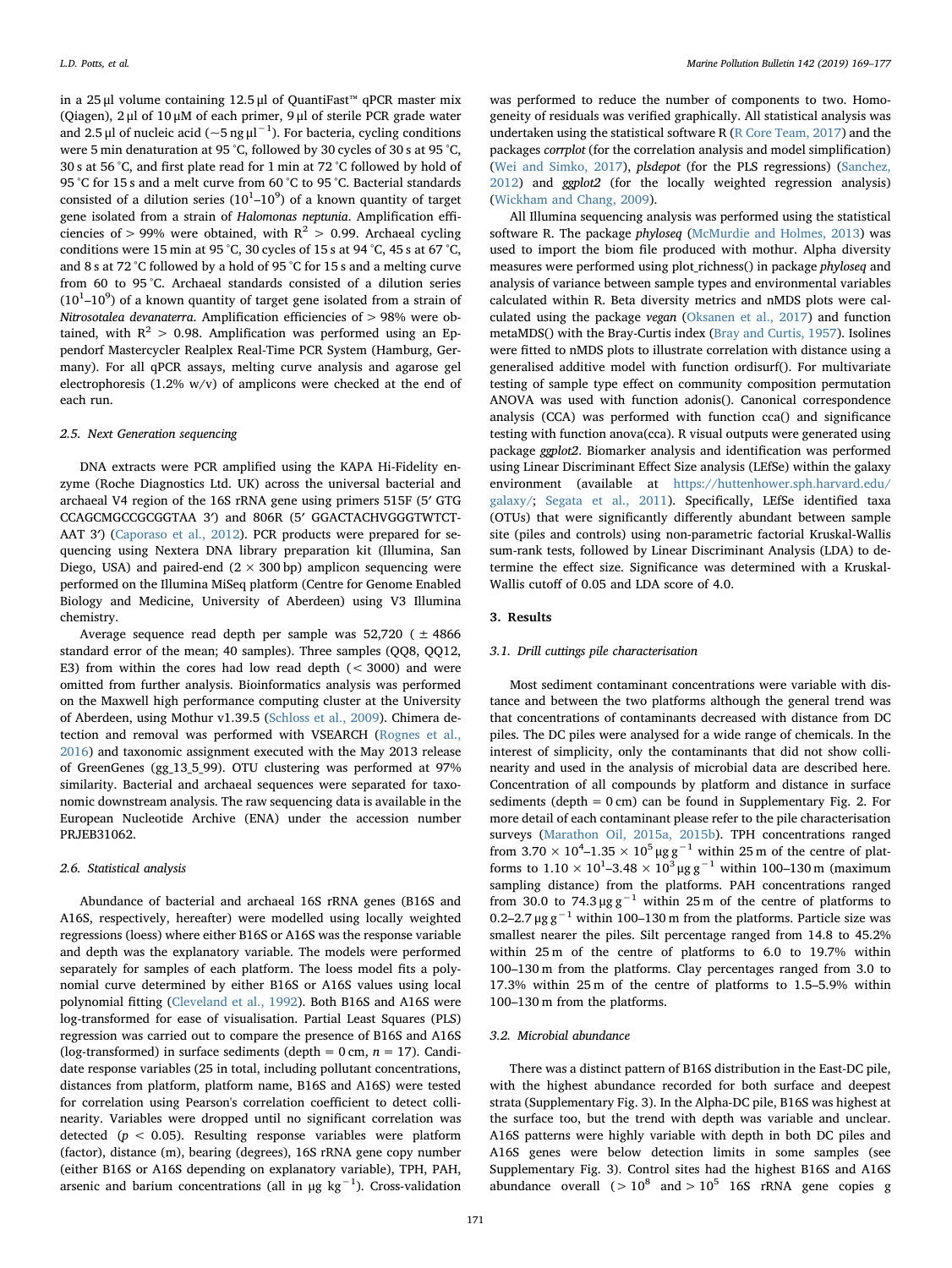<span id="page-3-0"></span>

Fig. 1. Alpha diversity measures of observed richness (A) and Shannon diversity (B) of all samples and depths. Solid plot points indicate outliers.

sediment<sup>-1</sup>, respectively).

In the B16S, PLS model axes 1 and 2 explained 55.7 and 7.8% of the variation, respectively. B16S was positively correlated with concentration of PAH, A16S, and TPH (Supplementary Fig. 4 A). Correlation with platforms and metal concentrations was weak in axis 1, which explained most of the variation. In the A16S PLS model, axes 1 and 2 explained 59.8 and 2.3% of the variation, respectively. A16S was positively correlated with distance and B16S (Supplementary Fig. 4 B). Unlike in the B16S PLS, PAH concentration did not affect A16S. The rest of the variables did not influence A16S either.

#### 3.3. Microbial diversity

The number of OTUs (97% clustering) recorded at control sites was 3657  $\pm$  466 (error = standard error of the mean,  $n = 6$ ) compared to 410  $\pm$  45 (n = 25) and 832  $\pm$  77 (n = 10) at pile and transect sites, respectively ([Fig. 1](#page-3-0).A). Estimated microbial diversity (Shannon index) at control sites was significantly higher than at DC piles and transect sites [\(Fig. 1](#page-3-0).B; ANOVA,  $p < 0.01$ ). Furthermore, diversity significantly increased with increasing distance from the centre of the DC piles to distant control sites (Supplementary Fig. 5; ANOVA,  $R^2 = 0.523$ ,  $p < 0.01$ ). Alpha diversity also increased with decreasing concentrations of TPH and arsenic (along with other co-correlated heavy metals; data not shown).

Community composition (assessed by nMDS across all sites; [Fig. 2\)](#page-3-1) was significantly different across control, transect and pile samples (perMANOVA;  $p < 0.01$ ). Community clustering was dependent upon TPH concentration (perMANOVA;  $p < 0.05$ ); however, composition was not significantly dependent on other geochemical variables (per-MANOVA;  $p > 0.05$ ). A generalised additive model representing distance from the centre of piles was fitted to the nMDS to illustrate the effect of distance on community dissimilarity ([Fig. 2](#page-3-1)). Control samples clustered together, away from pile and transects, indicating similar community composition which correlated with increasing distance away from piles. When community composition ordination was constrained by the effect of environmental variables (CCA) similar results

<span id="page-3-1"></span>

Fig. 2. Ordination analysis (nMDS) of control (green), transect (red) and DC pile core (blue) samples from both platforms (Alpha: squares and East: triangles), and effect of distance from the centre of piles on community composition using a generalised additive model.

were seen (data not shown). In addition, CCA was adopted to explore community composition patterns within DC mounds (pile and transect samples combined) and the influence of environmental variables (Supplementary Fig. 6). Distance and direction from the centre of DC piles significantly influenced community composition ( $p = 0.001$  and 0.048, respectively). Furthermore, TPH and PAH concentration significantly affected community composition ( $p = 0.019$  and 0.030, respectively), as did depth  $(p = 0.001)$ .

#### 3.4. Microbial community composition

Control sites were used as a proxy for natural communities in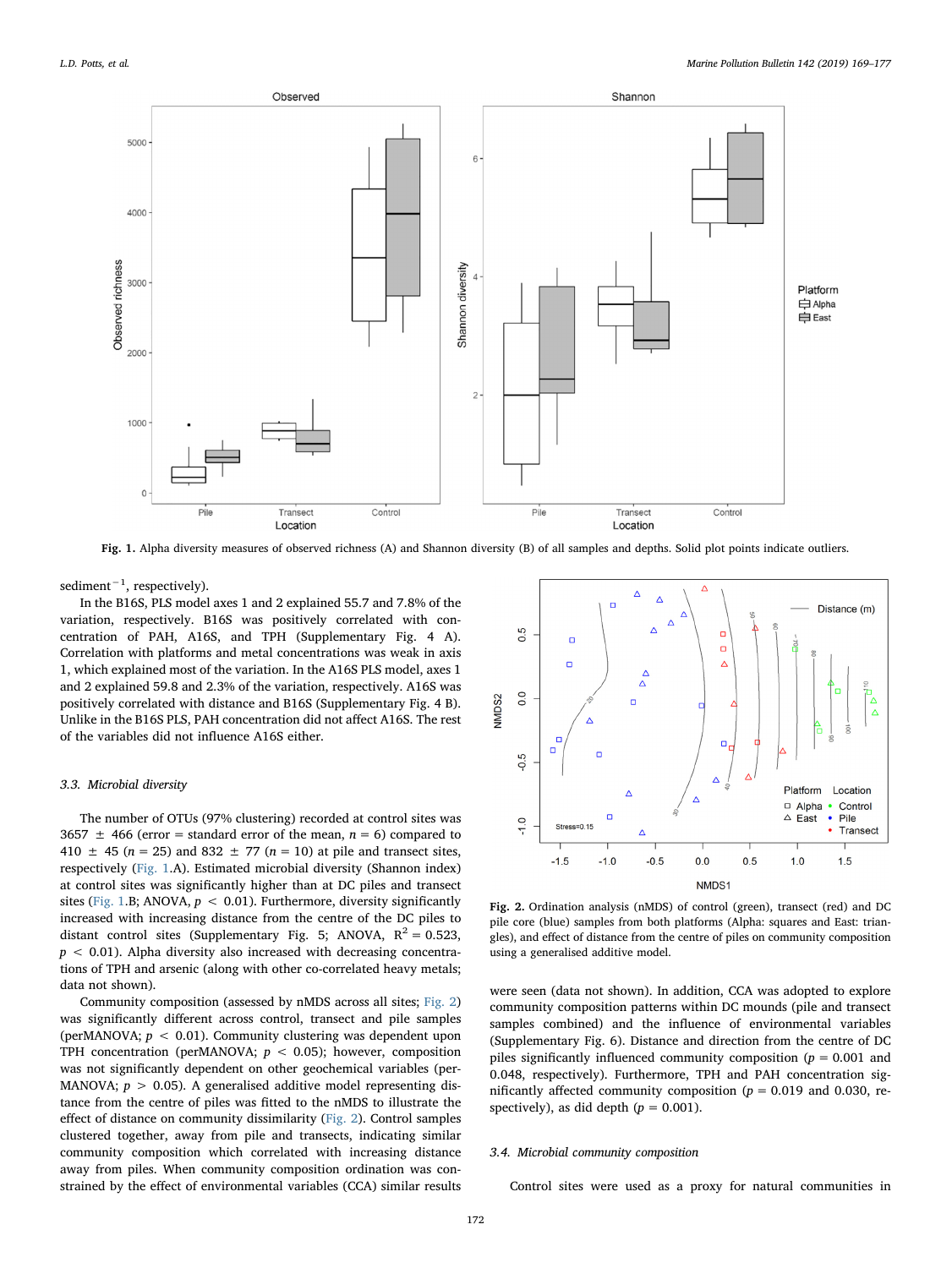sediments surrounding platforms, which allowed assessment of (1) the effects of smothering by DC on natural seabed communities and (2) the microbial community composition of DC compared to natural sediment. Control sediments were composed of Proteobacteria ( $\alpha = 7\%$ ;  $β = 25%$ ;  $δ = 17%$  and  $ε = 7%$ ), Flavobacteria (10%) and Clostridia (6%). Due to the high richness and diversity of control sediments, no particular genus dominated. However, prominent members include taxa from the families Piscirickettsiaceae, Flavobacteriaceae and Desulfobacteraceae. Pseudoalteromonas was present in higher relative abundance in one site only (BRA7, 10%). Archaeal populations were dominated by Crenarchaeota, particularly Thorarchaeota (49%), Bathyarchaeota (19%) (recently proposed changes from MBGB and MCG, respectively; [Adam et al., 2017](#page-6-9)) and Thaumarchaeota, specifically the genus Nitrosopumilus (12%). The exception to this was the dominance of order Methanobacteriales at one site (BRA6, 85%). Compared to control sites, natural sediments smothered by DC (deepest section of pile cores) consisted of Bacilli (18%), although γ-Proteobacteria dominated (50%). Archaea present in smothered sediments were similar to those detected at control sites.

Community composition of DC piles varied with depth. However, γ-Proteobacteria dominated most samples. In particular, Halomonas comprised > 50% of all genera within 8 separate sections of the four deep cores (Supplementary Fig. 7). Within the same class, Marinobacter, Pseudomonas and Thiomicrospira were frequently present in high relative abundance. Other notable taxa within cores included Dietzia (Actinobacteria), Planomicrobium (formerly Planococcus; Bacilli) and Dethiobacter (Clostridia). Transect samples were similar in composition to cores, with the additional presence of Bacillus and Dethiosulfatibacter of the classes Bacilli and Clostridia, respectively. Within Archaea, Thermoplasmata often prevailed. Members from the classes Methanomicrobia (genera Methanocalculus and Methanosarcina) and Methanobacteria (order Methanobacteriales), both Euryarchaeota, were also detected. Thorarchaeota and Bathyarchaeota were present in transect samples. Lefse analysis indicated that Halomonas, Marinobacter, Dietzia, Bacillus and Pseudomonas may represent potential biomarkers of DC (LDA score  $(log_{10}) > 4$ ; [Fig. 3](#page-5-0)).

## 4. Discussion

#### 4.1. Inherent geochemical variability of drill cuttings piles

The DC piles were characterised by high variability in both chemical composition and particle size distribution. This is likely a consequence of the piles' history of deposition of oil-based and synthetic-based DM as well as cuttings from various locations above and within the underlying oil reservoir. For example diesel-based DM have been found to contain up to 17% residual hydrocarbons [\(Sanders and Tibbetts, 1987](#page-7-10)), whereas synthetic DM have been found to contain less toxic compounds ([Breuer et al., 2004](#page-6-0)). In-pile samples in this study evidently had higher concentrations of TPH and PAHs than surrounding control sites indicating chronic pollution. Similarly, particle size distribution analysis revealed higher proportion of silt and clay in DC piles and coarser sediments in surrounding control sites. This suggests that oxygen penetration into the piles may be reduced in comparison to the surrounding sediments, potentially extending the half-lives of the pollutants found within the pile.

## 4.2. Effect of drill cuttings contaminants on natural seabed sediment microbial communities

Sites that surrounded DC piles were used as controls to assess the effect of dispersed and transported DC on sediment microbial communities. Diversity indices and microbial abundance estimates at control sites were similar to those of other unperturbed marine sediments ([Zinger et al., 2011](#page-8-2)) indicating relatively undisturbed microbial communities. Overall, these sites were all similar in composition and

populated by common marine microbial taxa such as  $γ$ - and δ-Proteobacteria, Flavobacteria, Thorarchaeota, Bathyarchaeota and Thaumarchaeota [\(Kubo et al., 2012](#page-7-24); [Pester et al., 2011;](#page-7-25) [Zinger et al., 2011](#page-8-2)). However, there were variations in relative abundance of dominant taxa indicating a degree of deterministic variable selection processes [\(Dini-](#page-7-26)[Andreote et al., 2015](#page-7-26)). For example, bacteria of the Helicobacteraceae family were most dominant at the control site with the highest TPH concentration (BRA6; 73,700 µg  $g^{-1}$ ) and have previously been detected in oil contaminated coastal sediments (Korlević [et al., 2015](#page-7-27); [Quero et al., 2015\)](#page-7-28). The increased relative abundance of δ-proteobacteria at sites BRA6 and 7 (highest TPH concentrations) suggests anaerobic sulphate-reduction, potentially indicative of smothering and agrees with previous findings ([Nguyen et al., 2018\)](#page-7-29). Overall, these changes were small-scale compared to the general composition of control sites.

Sediments sampled from beneath the DC piles, within natural seabed, showed the lowest TPH concentrations throughout the pile core profiles ( $< 100 \mu g g^{-1}$ ). In some of these samples, community composition was relatively even. For example, in pile Alpha, at a core depth of 8 m (natural sediment) the TPH concentration was  $31 \mu g g^{-1}$  and comprised several taxa, including Psychrobacter, which are ubiquitous in cold marine environments ([Brinkmeyer et al., 2003\)](#page-6-10) and numerous strains have been isolated from Antarctic environments [\(Bozal et al.,](#page-6-11) [2003\)](#page-6-11). Indeed, this genus has also been detected in hydrocarbon-contaminated waters in a laboratory setup [\(Deppe et al., 2005;](#page-7-30) [Prabagaran](#page-7-31) [et al., 2007](#page-7-31)). Therefore, it may have utilised hydrocarbons that leached from the pile into the subsurface, a process recently evidenced in mesocosms evaluating hydrocarbon transport processes [\(Perez Calderon](#page-7-32) [et al., 2018\)](#page-7-32). Known hydrocarbon-degraders were present in other subsurface samples too, particularly Halomonas and Dietzia, which were present in pile East at 6.8 m deep, despite low TPH concentrations, again suggesting leaching of hydrocarbon from the piles.

## 4.3. Microbial community composition of DC piles

To date, knowledge of DC microbial composition is extremely limited. Several studies have reported effects of DC and DM on surrounding seabed microbial composition and function [\(Dow et al., 1990;](#page-7-33) [Nguyen](#page-7-29) [et al., 2018;](#page-7-29) [Sanders and Tibbetts, 1987](#page-7-10)), but there is no systematic characterisation of DC piles through depth attained by coring. Here, a first insight into the microbial communities of DC piles is provided.

High-throughput sequencing of DC piles revealed the prevalence of both aerobic and anaerobic bacteria. Oxygen penetration within DC piles is believed to be limited ([Bakke et al., 2013\)](#page-6-12) and it has been hypothesised that sulphate-reducing microbes dominate microbial communities in DC ([Gerrard et al., 1999\)](#page-7-5). All 4 sections of the deep core analysed from the DC pile at platform Alpha were dominated by Halomonas. The presence of Halomonas in hydrocarbon-contaminated environments has been consistently documented [\(Cai et al., 2014](#page-6-13); [Chronopoulou et al., 2015;](#page-6-14) [Curtis et al., 2018](#page-7-34); [Ferguson et al., 2017](#page-7-35); [Hassanshahian et al., 2012](#page-7-36)). Members of this genus are renowned for their ability to tolerate hypersaline conditions; a strain capable of utilising crude oil as a carbon source was isolated from production water ([Mnif et al., 2009\)](#page-7-37). Despite being commonly cultured in aerobic conditions, certain strains of Halomonas are also capable of anaerobic growth using nitrate as an electron acceptor [\(Wang et al., 2007\)](#page-7-38). Recent bacterial profiling of a subsurface oil reservoir core revealed dominance of an OTU related to facultative anaerobic Halomonas spp. (28% of all OTUs; [Gales et al., 2016](#page-7-39)). The versatility of Halomonas has been evidenced by studies describing its ability to degrade a range of saturated and aromatic hydrocarbons [\(Corti Monzón et al., 2018](#page-6-15); [Mnif et al.,](#page-7-40) [2011\)](#page-7-40), and has been found to harbour genes which are functional in arsenic resistance [\(Gasperotti et al., 2015](#page-7-41)). Therefore, Halomonas-related strains may be functional hydrocarbon-degraders within cutting piles. Recently a bacterial consortium enriched with Halomonas degraded TPH by 40% over 3 months in a lab-based DC bioremediation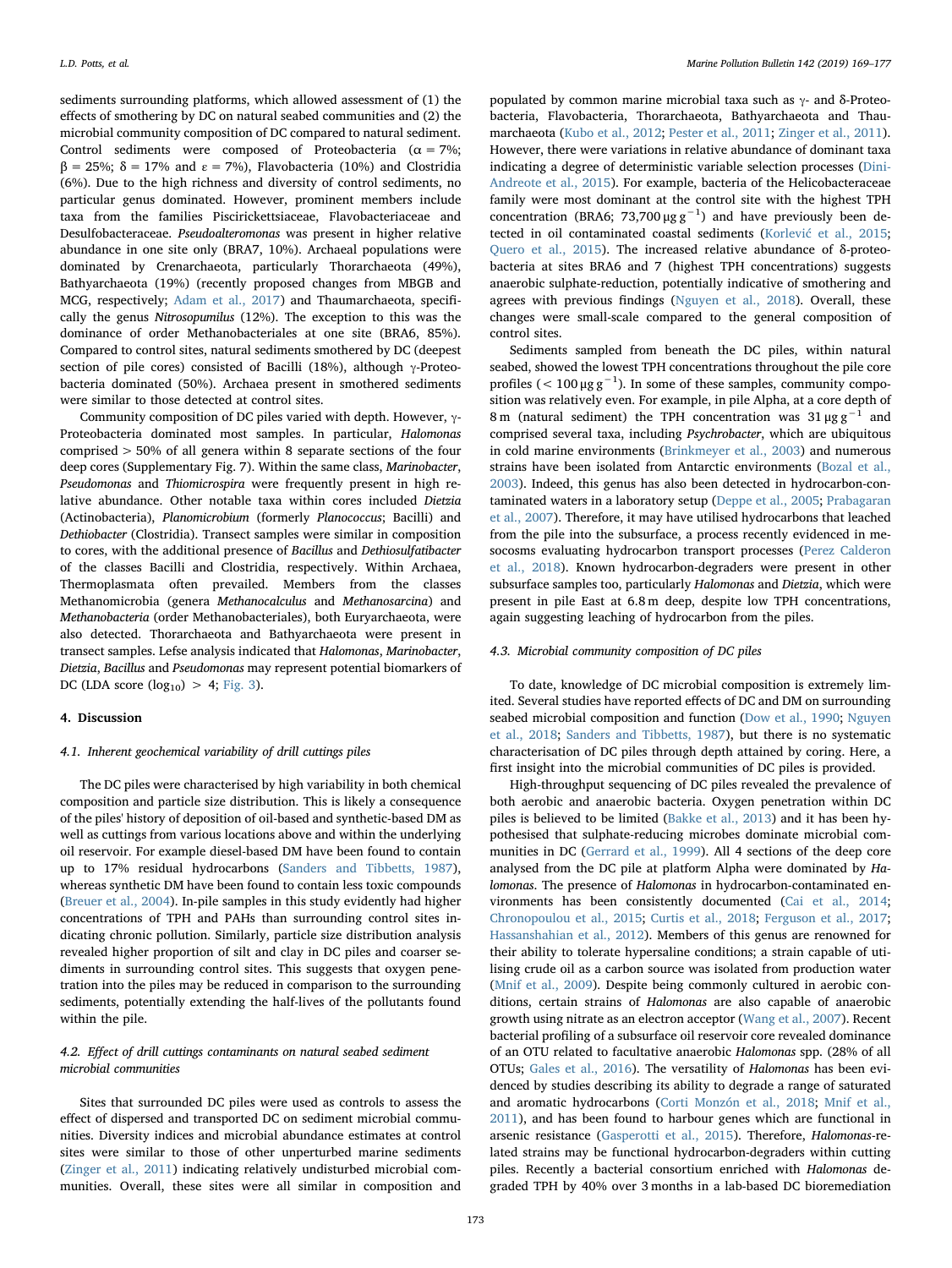<span id="page-5-0"></span>

Fig. 3. LEfSe analysis of all samples and identification of biomarkers within the DC mound (pile cores and transects) and controls. Cladogram (left) indicates levels of taxonomic classification from kingdom (inner yellow circles) through phylum, class, order, family, and genus to species (outermost circles). Taxa found to be significantly more abundant in control samples are indicated in red, and in DC mound samples in green. Table on the right indicates the letter shown in the cladogram to the matching taxa. For example, within the phylum and class of Actinobacteria (p\_ Actinobacteria) and letters describing: c, order of Actinomycetales; b, family of Dietziaceae; a, genus Dietzia, was found to be significantly more abundant in mound (green) samples than control (red).

survey ([Rezaei Somee et al., 2018](#page-7-42)). Biomarker analysis by LEfSe identified Halomonas to be significantly more abundant in DC piles than control sites ([Fig. 3](#page-5-0)). Within the Alpha pile, an increase in relative abundance of Halomonas was, in some cases, associated with decreasing bacterial abundance (Supplementary Fig. 7). This may indicate selection of Halomonas by the conditions presented in DC piles, or that it is simply more tolerant to high hydrocarbon and DM chemicals concentrations. Further research into the activity and function of Halomonas spp., including degradation of DC-associated hydrocarbons and use of genus-specific primers to quantify its abundance, will elucidate its role in natural attenuation processes.

Hydrocarbon contamination of North Sea sediments typically results in the proliferation of a predictable group of bacteria (e.g. Alcanivorax, Cycloclasticus, Oleispira etc.; see [Head et al., 2006](#page-7-43) and [Yakimov et al.,](#page-8-3) [2007](#page-8-3) for reviews), which were not detected in this study. Instead, a diverse range of alternative organisms were detected in hydrocarbon contaminated DC. The consistent presence of Dietzia, a hydrocarbondegrader and biosurfactant producer ([Wang et al., 2014](#page-7-44)), was determined to be significantly more abundant in piles than control sites according to LEfSe analysis. Isolated Dietzia strains have been previously associated with hydrocarbon degradation [\(Alonso-Gutiérrez](#page-6-16) [et al., 2011;](#page-6-16) [Zhang et al., 2017](#page-8-4)) and are often detected at hydrocarbon polluted sites ([Alonso-Gutiérrez et al., 2009;](#page-6-17) [Dong et al., 2015](#page-7-45)). Similarly, another gram-positive bacterium, Planomicrobium (formerly Planococcus; Bacilli) has been implicated in the degradation of straight and branched alkanes [\(Engelhardt et al., 2001](#page-7-46)) and was detected in the upper layers of cores in this study. Although there was detection of taxa associated with hydrocarbon-degrading properties within piles, low estimates of bacterial abundance determined by qPCR suggest low biomass and would have negative implications for degradation rates.

The surface of the transect samples closer to the centre of pile Alpha were colonised by bacteria that were similar to those found in cores, such as Halomonas. At the same pile, the more distant transect sample

was dominated by Marinobacter. Genomic analysis of the strain Marinobacter aquaeolei VT8 revealed the presence of gene clusters for alkane degradation and some strains are believed to be obligate hydrocarbon-degraders, e.g. they can only metabolise hydrocarbons for growth ([Yakimov et al., 2007](#page-8-3)). Further investigation of the hydrocarbon-degrading properties of Marinobacter spp. revealed its ability to utilise PAH [\(Bonin et al., 2015](#page-6-18)). Moreover, Marinobacter usually prevail in the latter stages of hydrocarbon-degrading community dynamics and coincide with recalcitrant heavy PAH removal [\(Potts et al., 2018;](#page-7-9) [Vila](#page-7-47) [et al., 2010](#page-7-47)).

Many of the taxa identified in the DC piles of this study are often detected in subsurface environments such as Firmicutes, which are typically anaerobic and many can form spores as a survival mechanism; this may allude to their presence in DC. For example Dethiobacter and Dethiosulfatibacter were frequently present in DC piles and were recently enriched from fracture fluid obtained from a sub-surface depth of 967 m ([Purkamo et al., 2017](#page-7-48)). Bacillus spp. represented a large proportion of the bacterial community in deep transect samples and some core sections and are also Firmicutes. The genus Bacillus is extremely diverse and ubiquitous in nature. Despite the renowned ability of certain strains (e.g. B. subtilis) to degrade hydrocarbons ([Kim et al., 2000\)](#page-7-49), their ability to produce spores may explain detection within DC. The same may apply to archaeal members detected in DC, such as Thermoplasmata, a strain commonly detected in the marine environment, in particular, deep sediments ([Oni et al., 2015\)](#page-7-50). There are no cultivated members of this genus at present, so little is known of their function. Thermoplasmata have been detected in both oil-contaminated and non-contaminated sediments suggesting a tolerance factor [\(Jurelevicius et al.,](#page-7-51) [2014\)](#page-7-51).

## 4.4. Application of the findings

Leaving DC piles in situ in perpetuity appears to be the most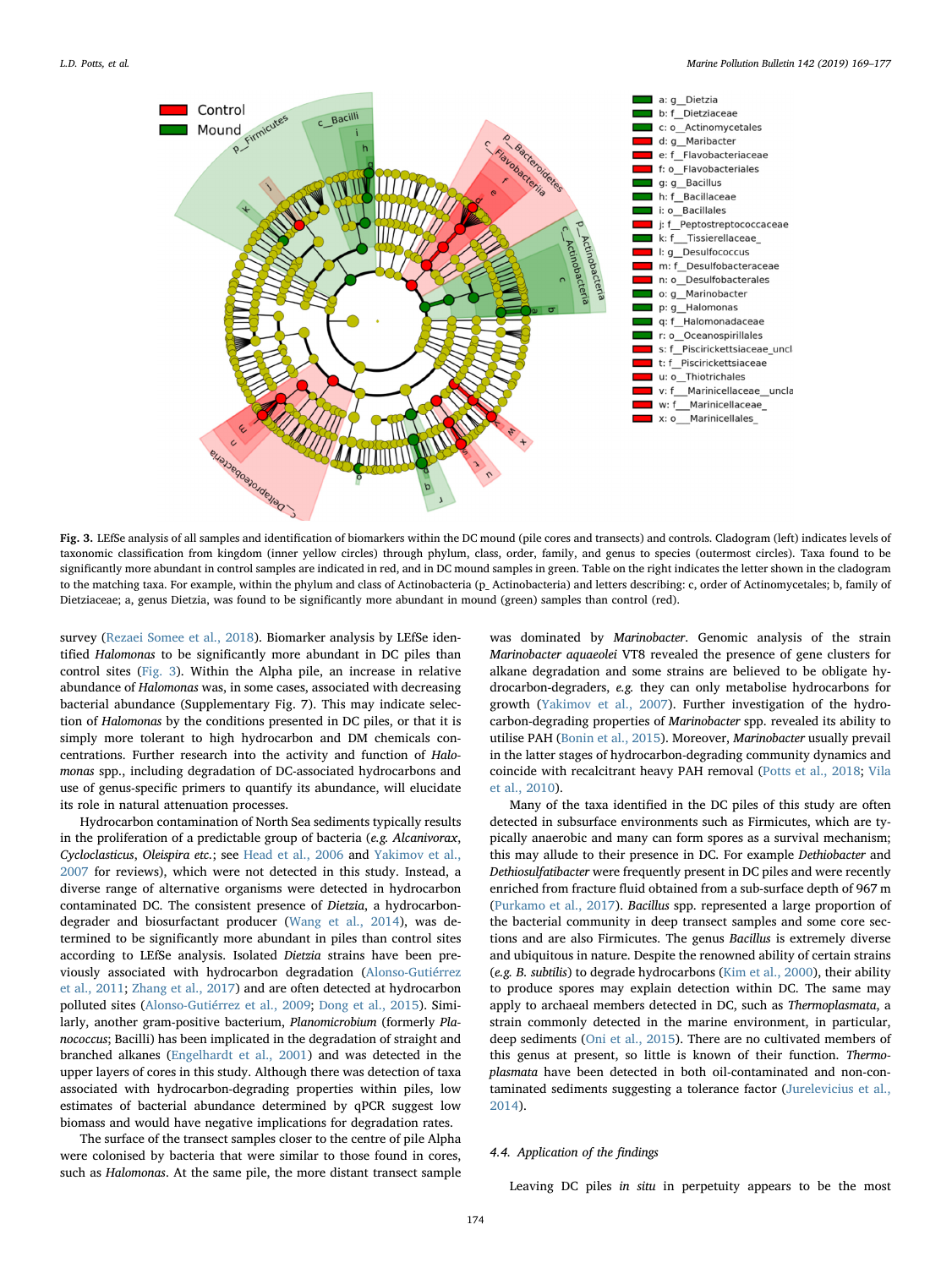common outcome of decommissioning NEBA reports because (1) it causes the least damage on the environment in the short-term, (2) does not require expenditure of energy resulting in carbon emission production and (3) can prove to be economical. However, the long-term impacts within the marine system are largely unknown. It is expected that harmful contaminants, such as hydrocarbons, contained within DC piles will degrade naturally. Indeed, it is established that hydrocarbons can be degraded, both aerobically and anaerobically ([Head et al., 2006\)](#page-7-43) and shows promise for natural attenuation of DC piles. However, degradation rates within DC are difficult to estimate considering the variability of DC piles; and therein lies the challenge. Without significant coverage of DC pile characterisation, which is demanded by the intrinsic heterogeneity the piles present, it is not possible to accurately estimate hydrocarbon degradation rates and apply them to discharge models. It has been proposed that degradation of contaminants within piles could take decades if not centuries [\(Artz et al., 2002\)](#page-6-5). Thus, further research is required to refine such timescales.

In a recent attempt to develop a microbial consortium to be used in a bioaugmentation effort, diesel-polluted soil was enriched in a saline media on diesel fuel ([Rezaei Somee et al., 2018\)](#page-7-42). From the enrichment, Halomonas and Dietzia were prominent members and capable of degrading diesel (40% removal) when DC were diluted with sand (1,1). This is promising considering these microbes were among the most abundant members in the DC piles in this study. However, the use of a diluting agent such as sand or soil to facilitate bioremediation by increasing oxygen penetration requires pile intervention. Given that the most appropriate strategy for managing DC piles, as decided by NEBA reports, is to leave these piles in situ, it is not a realistic option. Therefore, more research should focus on natural attenuation potential. Pioneering research provided evidence for mineralisation of hydrocarbons within cutting piles ([Massie et al., 1985\)](#page-7-7), suggesting that microbes have the potential to reduce the long-term fate of hydrocarbons in North Sea DC piles. More recently, an ex situ study demonstrated degradation of n-alkanes sampled from DC [\(Artz et al., 2002](#page-6-5)). Degradation rates estimated from ex situ studies are important for modelling hydrocarbon half-lives and degradation potential. However, without an understanding of in situ communities, it is not possible to realistically determine DC pile intrinsic degradation capability. Here, microbial community composition and estimated abundances based on 16S rRNA genes were characterised. The information gained from this study should be used as a platform to effectively direct further research on DC pile degradation potential by indigenous microbes.

## 5. Conclusion

While there is accumulating evidence describing hydrocarbon degradation in sediments, the unique environment of DC has not been studied to the same extent. This study provides an account on the microbial communities residing in DC piles and of natural sediments from nearby locations. The key findings are:

- 1. Drill cutting piles are heterogeneous in terms of geochemical characteristics and microbial community abundance and structure.
- 2. Microbial diversity is significantly reduced within piles compared to nearby natural sediments.
- 3. Community composition within piles is dominated by taxa such as Halomonas and Dietzia, which may provide hydrocarbon degradation services.

The findings from this research should encourage further investigation on the ability of micro-organisms detected here, to degrade hydrocarbons at in situ conditions. This would allow increased accuracy when modelling hydrocarbon residence times and natural attenuation potential.

#### Acknowledgements

The authors would like to acknowledge the support of the Maxwell computer cluster funded by the University of Aberdeen. Dr. Axel Aigle is acknowledged for guidance and assistance in molecular analysis. Hedda Weitz and Heather Richmond are thanked for technical support. This work was supported by the Natural Environment Research Council [NE/L00982X/1 to UW, JA and EG]. CGR was supported by a University Research Fellowship from the Royal Society [UF150571]. DC samples, environmental analysis and all geochemical datasets were kindly provided by Marathon Oil UK LLC (referred to as Marathon Oil).

## Appendix A. Supplementary data

Supplementary data to this article can be found online at [https://](https://doi.org/10.1016/j.marpolbul.2019.03.014) [doi.org/10.1016/j.marpolbul.2019.03.014.](https://doi.org/10.1016/j.marpolbul.2019.03.014)

## References

- <span id="page-6-4"></span>Acosta-Gonzalez, A., Marques, S., 2016. Bacterial diversity in oil-polluted marine coastal sediments. Curr. Opin. Biotechnol. 38, 24–32. [https://doi.org/10.1016/j.copbio.](https://doi.org/10.1016/j.copbio.2015.12.010) [2015.12.010](https://doi.org/10.1016/j.copbio.2015.12.010).
- <span id="page-6-9"></span>Adam, P.S., Borrel, G., Brochier-Armanet, C., Gribaldo, S., 2017. The growing tree of Archaea: new perspectives on their diversity, evolution and ecology. ISME J. 11, 2407–2425. [https://doi.org/10.1038/ismej.2017.122.](https://doi.org/10.1038/ismej.2017.122)
- <span id="page-6-17"></span>Alonso-Gutiérrez, J., Figueras, A., Albaigés, J., Jiménez, N., Viñas, M., Solanas, A.M., Novoa, B., 2009. Bacterial communities from shoreline environments (costa da morte, northwestern Spain) affected by the prestige oil spill. Appl. Environ. Microbiol. 75, 3407–3418. [https://doi.org/10.1128/AEM.01776-08.](https://doi.org/10.1128/AEM.01776-08)
- <span id="page-6-16"></span>Alonso-Gutiérrez, J., Teramoto, M., Yamazoe, A., Harayama, S., Figueras, A., Novoa, B., 2011. Alkane-degrading properties of Dietzia sp. H0B, a key player in the Prestige oil spill biodegradation (NW Spain). J. Appl. Microbiol. 111, 800–810. [https://doi.org/](https://doi.org/10.1111/j.1365-2672.2011.05104.x) [10.1111/j.1365-2672.2011.05104.x](https://doi.org/10.1111/j.1365-2672.2011.05104.x).
- <span id="page-6-5"></span>Artz, R.R.E., Semple, K.T., Killham, K., Prosser, J.I., Paton, G.I., 2002. The potential for anaerobic mineralisation of hydrocarbon constituents of oily drill cuttings from the North Sea seabed. J. Environ. Monit. 4, 553. <https://doi.org/10.1039/b203991p>.
- <span id="page-6-3"></span>Atlas, R.M., 1995. Petroleum biodegradation and oil spill bioremediation. Mar. Pollut. Bull. 31, 178–182. [https://doi.org/10.1016/0025-326X\(95\)00113-2.](https://doi.org/10.1016/0025-326X(95)00113-2)
- <span id="page-6-12"></span>Bakke, T., Klungsøyr, J., Sanni, S., 2013. Environmental impacts of produced water and drilling waste discharges from the Norwegian offshore petroleum industry. Mar. Environ. Res. 92, 154–169. [https://doi.org/10.1016/j.marenvres.2013.09.012.](https://doi.org/10.1016/j.marenvres.2013.09.012)
- <span id="page-6-18"></span>Bonin, P., Vieira, C., Grimaud, R., Militon, C., Cuny, P., Lima, O., Guasco, S., Brussaard, C.P.D., Michotey, V., 2015. Substrates specialization in lipid compounds and hydrocarbons of Marinobacter genus. Environ. Sci. Pollut. Res. 22, 15347–15359. <https://doi.org/10.1007/s11356-014-4009-y>.
- <span id="page-6-11"></span>Bozal, N., Montes, M.J., Tudela, E., Guinea, J., 2003. Characterization of several Psychrobacter strains isolated from Antarctic environments and description of Psychrobacter luti sp. nov. and Psychrobacter fozii sp. nov. Int. J. Syst. Evol. Microbiol. 53, 1093–1100. [https://doi.org/10.1099/ijs.0.02457-0.](https://doi.org/10.1099/ijs.0.02457-0)
- <span id="page-6-2"></span>BP, 2011. Miller decommissioning programme. In: Igarss 2014 September, pp. 1–5. <https://doi.org/10.1007/s13398-014-0173-7.2>.
- <span id="page-6-8"></span>Bray, J.R., Curtis, J.T., 1957. An ordination of the upland forest communities of southern Wisconsin. Ecol. Monogr. 27, 325–349. [https://doi.org/10.2307/1942268.](https://doi.org/10.2307/1942268)
- <span id="page-6-0"></span>Breuer, E., Stevenson, A.G., Howe, J.A., Carroll, J., Shimmield, G.B., 2004. Drill cutting accumulations in the Northern and Central North Sea: a review of environmental interactions and chemical fate. Mar. Pollut. Bull. 48, 12–25. [https://doi.org/10.](https://doi.org/10.1016/j.marpolbul.2003.08.009) [1016/j.marpolbul.2003.08.009](https://doi.org/10.1016/j.marpolbul.2003.08.009).
- <span id="page-6-1"></span>Breuer, E., Shimmield, G., Peppe, O., 2008. Assessment of metal concentrations found within a North Sea drill cuttings pile. Mar. Pollut. Bull. 56, 1310–1322. [https://doi.](https://doi.org/10.1016/j.marpolbul.2008.04.010) [org/10.1016/j.marpolbul.2008.04.010.](https://doi.org/10.1016/j.marpolbul.2008.04.010)
- <span id="page-6-10"></span>Brinkmeyer, R., Knittel, K., Jürgens, J., Weyland, H., Amann, R., Helmke, E., 2003. Diversity and structure of bacterial communities in Arctic versus Antarctic pack ice diversity and structure of bacterial communities in Arctic versus Antarctic pack ice. Appl. Environ. Microbiol. 69, 6610–6619. [https://doi.org/10.1128/AEM.69.11.](https://doi.org/10.1128/AEM.69.11.6610) [6610.](https://doi.org/10.1128/AEM.69.11.6610)
- <span id="page-6-13"></span>Cai, Q., Zhang, B., Chen, B., Zhu, Z., Lin, W., Cao, T., 2014. Screening of biosurfactant producers from petroleum hydrocarbon contaminated sources in cold marine environments. Mar. Pollut. Bull. 86, 402–410. [https://doi.org/10.1016/j.marpolbul.](https://doi.org/10.1016/j.marpolbul.2014.06.039) [2014.06.039](https://doi.org/10.1016/j.marpolbul.2014.06.039).
- <span id="page-6-6"></span>Caporaso, J.G., Lauber, C.L., Walters, W. a, Berg-Lyons, D., Huntley, J., Fierer, N., Owens, S.M., Betley, J., Fraser, L., Bauer, M., Gormley, N., Gilbert, J. a, Smith, G., Knight, R., 2012. Ultra-high-throughput microbial community analysis on the Illumina HiSeq and MiSeq platforms. ISME J. 6, 1621–1624. [https://doi.org/10.1038/ismej.2012.8.](https://doi.org/10.1038/ismej.2012.8)
- <span id="page-6-14"></span>Chronopoulou, P.-M., Sanni, G.O., Silas-Olu, D.I., van der Meer, J.R., Timmis, K.N., Brussaard, C.P.D., McGenity, T.J., 2015. Generalist hydrocarbon-degrading bacterial communities in the oil-polluted water column of the North Sea. Microb. Biotechnol. 8, 434–447. [https://doi.org/10.1111/1751-7915.12176.](https://doi.org/10.1111/1751-7915.12176)

<span id="page-6-7"></span>[Cleveland, W.S., Grosse, E., Shyu, W.M., 1992. Local regression models. In: Chambers,](http://refhub.elsevier.com/S0025-326X(19)30195-X/rf0090) [J.M., Hastie, T.J. \(Eds.\), Statistical Models in S, \(Wadsworth & Brooks/Cole\).](http://refhub.elsevier.com/S0025-326X(19)30195-X/rf0090)

<span id="page-6-15"></span>Corti Monzón, G., Nisenbaum, M., Herrera Seitz, M.K., Murialdo, S.E., 2018. New findings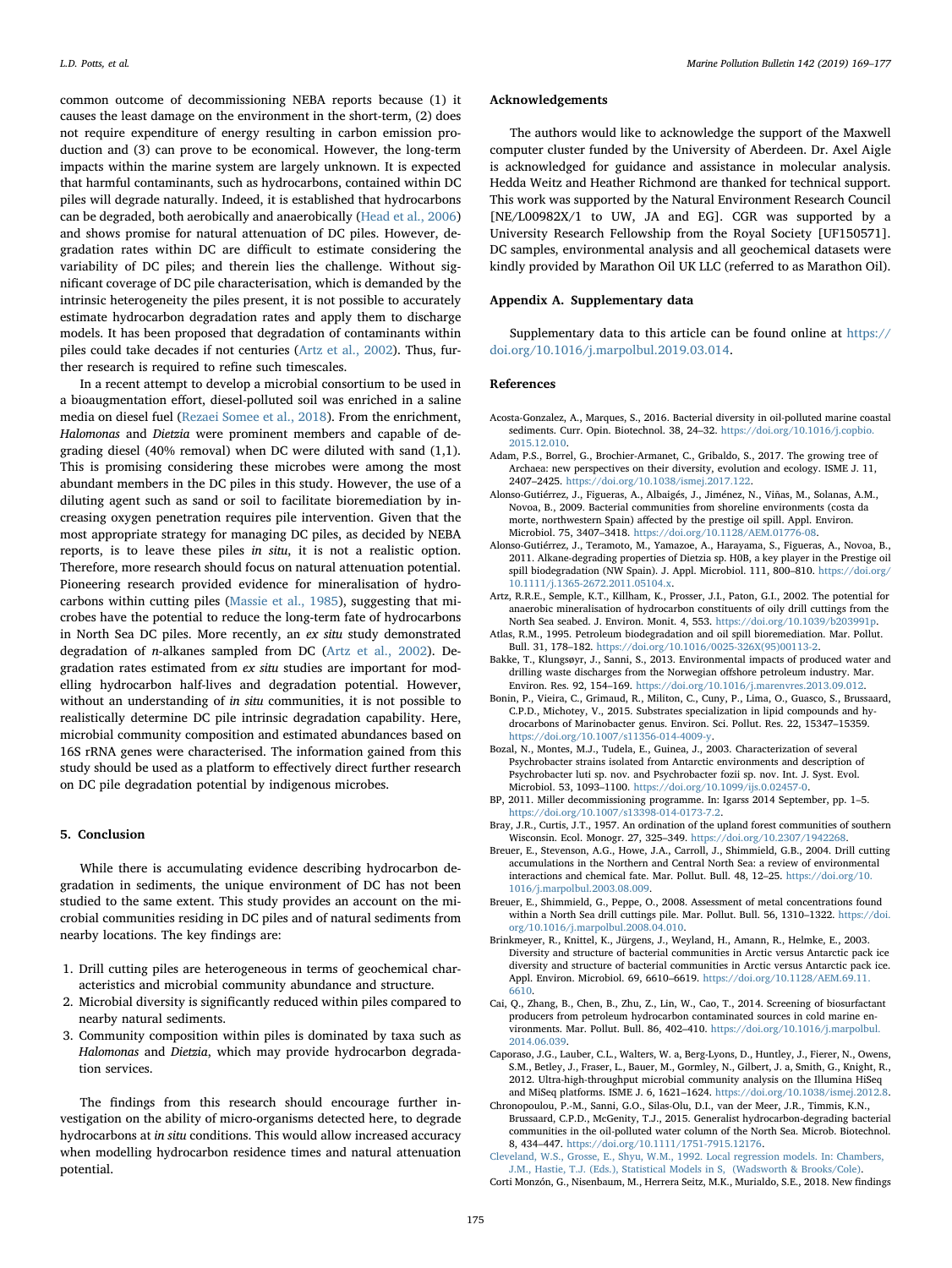on aromatic compounds' degradation and their metabolic pathways, the biosurfactant production and motility of the halophilic bacterium Halomonas sp. KHS3. Curr. Microbiol. 75, 1108–1118. <https://doi.org/10.1007/s00284-018-1497-x>.

- <span id="page-7-8"></span>Coulon, F., McKew, B.A., Osborn, A.M., McGenity, T.J., Timmis, K.N., 2007. Effects of temperature and biostimulation on oil-degrading microbial communities in temperate estuarine waters. Environ. Microbiol. 9, 177–186. [https://doi.org/10.1111/j.](https://doi.org/10.1111/j.1462-2920.2006.01126.x) [1462-2920.2006.01126.x](https://doi.org/10.1111/j.1462-2920.2006.01126.x).
- <span id="page-7-34"></span>Curtis, D., Elango, V., Collins, A.W., Rodrigue, M., Pardue, J.H., 2018. Transport of crude oil and associated microbial populations by washover events on coastal headland beaches. Mar. Pollut. Bull. 130, 229–239. [https://doi.org/10.1016/j.marpolbul.](https://doi.org/10.1016/j.marpolbul.2018.03.008) [2018.03.008](https://doi.org/10.1016/j.marpolbul.2018.03.008).
- <span id="page-7-0"></span>Davies, J.M., Addy, J.M., Blackman, R.A., Blanchard, J.R., Ferbrache, J.E., Moore, D.C., Somerville, H.J., Whitehead, A., Wilkinson, T., 1984. Environmental effects of the use of oil-based drilling muds in the North Sea. Mar. Pollut. Bull. 15, 363–370. [https://](https://doi.org/10.1016/0025-326X(84)90169-3) [doi.org/10.1016/0025-326X\(84\)90169-3.](https://doi.org/10.1016/0025-326X(84)90169-3)
- <span id="page-7-30"></span>Deppe, U., Richnow, H.-H., Michaelis, W., Antranikian, G., 2005. Degradation of crude oil by an arctic microbial consortium. Extremophiles 9, 461–470. [https://doi.org/10.](https://doi.org/10.1007/s00792-005-0463-2) [1007/s00792-005-0463-2](https://doi.org/10.1007/s00792-005-0463-2).
- <span id="page-7-26"></span>Dini-Andreote, F., Stegen, J.C., van Elsas, J.D., Salles, J.F., 2015. Disentangling mechanisms that mediate the balance between stochastic and deterministic processes in microbial succession. Proc. Natl. Acad. Sci. 112, E1326–E1332. [https://doi.org/10.](https://doi.org/10.1073/pnas.1414261112) [1073/pnas.1414261112.](https://doi.org/10.1073/pnas.1414261112)
- <span id="page-7-45"></span>Dong, C., Bai, X., Sheng, H., Jiao, L., Zhou, H., Shao, Z., 2015. Distribution of PAHs and the PAH-degrading bacteria in the deep-sea sediments of the high-latitude Arctic Ocean. Biogeosciences 12, 2163–2177. [https://doi.org/10.5194/bg-12-2163-2015.](https://doi.org/10.5194/bg-12-2163-2015)
- <span id="page-7-33"></span>Dow, F.K., Davies, J.M., Raffaelli, D., 1990. The effects of drill cuttings on a model marine sediment system. Mar. Environ. Res. 29, 103–134. [https://doi.org/10.1016/0141-](https://doi.org/10.1016/0141-1136(90)90031-I) [1136\(90\)90031-I.](https://doi.org/10.1016/0141-1136(90)90031-I)
- <span id="page-7-46"></span>Engelhardt, M.A., Daly, K., Swannell, R.P.J., Head, I.M., 2001. Isolation and characterization of a novel hydrocarbon-degrading, Gram-positive bacterium, isolated from intertidal beach sediment, and description of Planococcus alkanoclasticus sp. nov. J. Appl. Microbiol. 90, 237-247. [https://doi.org/10.1046/j.1365-2672.2001.01241.x.](https://doi.org/10.1046/j.1365-2672.2001.01241.x)
- <span id="page-7-35"></span>Ferguson, R.M.W., Gontikaki, E., Anderson, J.A., Witte, U., 2017. The variable influence of dispersant on degradation of oil hydrocarbons in subarctic deep-sea sediments at low temperatures (0–5 °C). Sci. Rep. 7, 2253. [https://doi.org/10.1038/s41598-017-](https://doi.org/10.1038/s41598-017-02475-9) [02475-9](https://doi.org/10.1038/s41598-017-02475-9).
- <span id="page-7-39"></span>Gales, G., Tsesmetzis, N., Neria, I., Alazard, D., Coulon, S., Lomans, B.P., Morin, D., Ollivier, B., Borgomano, J., Joulian, C., 2016. Preservation of ancestral Cretaceous microflora recovered from a hypersaline oil reservoir. Sci. Rep. 6, 1–10. [https://doi.](https://doi.org/10.1038/srep22960) [org/10.1038/srep22960](https://doi.org/10.1038/srep22960).
- <span id="page-7-41"></span>Gasperotti, A.F., Studdert, C.A., Revale, S., Herrera Seitz, M.K., 2015. Draft genome sequence of Halomonas sp. KHS3, a polyaromatic hydrocarbon-chemotactic strain. Genome Announc. 3, e00020-15. [https://doi.org/10.1128/genomeA.00020-15.](https://doi.org/10.1128/genomeA.00020-15)
- <span id="page-7-5"></span>[Gerrard, S., Grant, A., Marsh, R., London, C., 1999. Drill cuttings piles in the North Sea:](http://refhub.elsevier.com/S0025-326X(19)30195-X/rf0155) [management options during platform decommissioning. Cent. Environ. Risk Res. Rep.](http://refhub.elsevier.com/S0025-326X(19)30195-X/rf0155) [31, 224](http://refhub.elsevier.com/S0025-326X(19)30195-X/rf0155).
- <span id="page-7-36"></span>Hassanshahian, M., Emtiazi, G., Cappello, S., 2012. Isolation and characterization of crude-oil-degrading bacteria from the Persian Gulf and the Caspian Sea. Mar. Pollut. Bull. 64, 7–12. [https://doi.org/10.1016/j.marpolbul.2011.11.006.](https://doi.org/10.1016/j.marpolbul.2011.11.006)
- <span id="page-7-2"></span>[Head, I., Swannell, R., 1999. Bioremediation of petroleum hydrocarbon contaminants in](http://refhub.elsevier.com/S0025-326X(19)30195-X/rf0165) [marine habitats. Curr. Opin. Biotechnol. 10, 234](http://refhub.elsevier.com/S0025-326X(19)30195-X/rf0165)–239.
- <span id="page-7-43"></span>Head, I.M., Jones, D.M., Röling, W.F.M., 2006. Marine microorganisms make a meal of oil. Nat. Rev. Microbiol. 4, 173–182. <https://doi.org/10.1038/nrmicro1348>.
- <span id="page-7-51"></span>Jurelevicius, D., de Almeida Couto, C.R., Alvarez, V.M., Vollú, R.E., de Almeida Dias, F., Seldin, L., 2014. Response of the archaeal community to simulated petroleum hydrocarbon contamination in marine and hypersaline ecosystems. Water Air Soil Pollut. 225, 1871. <https://doi.org/10.1007/s11270-014-1871-7>.
- <span id="page-7-49"></span>Kim, H.S., Kim, S. Bin, Park, S.H., Oh, H.M., Park, Y. Il, Kim, C.K., Katsuragi, T., Tani, Y., Yoon, B.D., 2000. Expression of sfp gene and hydrocarbon degradation by Bacillus subtilis. Biotechnol. Lett. 22, 1431–1436. [https://doi.org/10.1023/](https://doi.org/10.1023/A:1005675231949) [A:1005675231949](https://doi.org/10.1023/A:1005675231949).
- <span id="page-7-27"></span>Korlević, M., Zucko, J., Dragić, M.N., Blažina, M., Pustijanac, E., Zeljko, T.V., Gacesa, R., Baranasic, D., Starcevic, A., Diminic, J., Long, P.F., Cullum, J., Hranueli, D., Orlić, S., 2015. Bacterial diversity of polluted surface sediments in the northern Adriatic Sea. Syst. Appl. Microbiol. 38, 189–197. <https://doi.org/10.1016/j.syapm.2015.03.001>.
- <span id="page-7-24"></span>Kubo, K., Lloyd, K.G., F Biddle, J., Amann, R., Teske, A., Knittel, K., 2012. Archaea of the Miscellaneous Crenarchaeotal Group are abundant, diverse and widespread in marine sediments. ISME J. 6, 1949–1965. <https://doi.org/10.1038/ismej.2012.37>.
- <span id="page-7-3"></span>[Leahy, J., Colwell, R., 1990. Microbial degradation of hydrocarbons in the environment.](http://refhub.elsevier.com/S0025-326X(19)30195-X/rf0195) [Microbiol. Rev. 54, 305](http://refhub.elsevier.com/S0025-326X(19)30195-X/rf0195)–315.
- <span id="page-7-12"></span>[Marathon Oil, 2013. NCS 3D Mapping Survey of Brae Alpha, Brae Bravo and East Brae](http://refhub.elsevier.com/S0025-326X(19)30195-X/rf0200) [Cuttings Piles](http://refhub.elsevier.com/S0025-326X(19)30195-X/rf0200).
- <span id="page-7-13"></span>[Marathon Oil, 2015a. Brae Alpha Cuttings Pile Characterisation Survey UKCS Block](http://refhub.elsevier.com/S0025-326X(19)30195-X/rf0205) [16/7a.](http://refhub.elsevier.com/S0025-326X(19)30195-X/rf0205)
- [Marathon Oil, 2015b. East Brae Cuttings Pile Characterisation Survey UKCS Block 16/3a.](http://refhub.elsevier.com/S0025-326X(19)30195-X/rf0210)
- <span id="page-7-7"></span>Massie, L.C., Ward, A.P., Davies, J.M., 1985. The effects of oil exploration and production in the northern North Sea: part 2 - microbial biodegradation of hydrocarbons in water and sediments, 1978–1981. Mar. Environ. Res. 15, 235–262. [https://doi.org/10.](https://doi.org/10.1016/0141-1136(85)90004-2) [1016/0141-1136\(85\)90004-2](https://doi.org/10.1016/0141-1136(85)90004-2).
- <span id="page-7-21"></span>McMurdie, P.J., Holmes, S., 2013. phyloseq: an R package for reproducible interactive analysis and graphics of microbiome census data. PLoS One 8, e61217. [https://doi.](https://doi.org/10.1371/journal.pone.0061217) [org/10.1371/journal.pone.0061217](https://doi.org/10.1371/journal.pone.0061217).
- <span id="page-7-37"></span>Mnif, S., Chamkha, M., Sayadi, S., 2009. Isolation and characterization of Halomonas sp. strain C2SS100, a hydrocarbon-degrading bacterium under hypersaline conditions. J. Appl. Microbiol. 107, 785–794. [https://doi.org/10.1111/j.1365-2672.2009.04251.x.](https://doi.org/10.1111/j.1365-2672.2009.04251.x)
- <span id="page-7-40"></span>Mnif, S., Chamkha, M., Labat, M., Sayadi, S., 2011. Simultaneous hydrocarbon

biodegradation and biosurfactant production by oilfield-selected bacteria. J. Appl. Microbiol. 111, 525–536. <https://doi.org/10.1111/j.1365-2672.2011.05071.x>.

- <span id="page-7-14"></span>[Muyzer, G., de Waal, E.C., Uitterlinden, A.G., 1993. Pro](http://refhub.elsevier.com/S0025-326X(19)30195-X/rf0235)filing of complex microbial po[pulations by denaturing gradient gel electrophoresis analysis of polymerase chain](http://refhub.elsevier.com/S0025-326X(19)30195-X/rf0235) reaction-amplifi[ed genes coding for 16S rRNA. Appl. Environ. Microbiol. 59, 695](http://refhub.elsevier.com/S0025-326X(19)30195-X/rf0235)–700 [\(doi:0099-2240/93/030695\).](http://refhub.elsevier.com/S0025-326X(19)30195-X/rf0235)
- <span id="page-7-29"></span>Nguyen, T.T., Cochrane, S.K.J., Landfald, B., 2018. Perturbation of seafloor bacterial community structure by drilling waste discharge. Mar. Pollut. Bull. 129, 615–622. [https://doi.org/10.1016/j.marpolbul.2017.10.039.](https://doi.org/10.1016/j.marpolbul.2017.10.039)
- <span id="page-7-11"></span>Okpokwasili, G.C., Nnubia, C., 1995. Effects of drilling fluids on marine bacteria from a Nigerian offshore oilfield. Environ. Manag. 19, 923–929. [https://doi.org/10.1007/](https://doi.org/10.1007/BF02471943) [BF02471943.](https://doi.org/10.1007/BF02471943)
- <span id="page-7-22"></span>[Oksanen, J., Blanchet, F.G., Friendly, M., Kindt, R., Legendre, P., McGlinn, D., Minchin,](http://refhub.elsevier.com/S0025-326X(19)30195-X/rf0250) [P.R., O'Hara, R.B., Simpson, G.L., Solymos, P., Stevens, M.H.H., Szoecs, E., Wagner,](http://refhub.elsevier.com/S0025-326X(19)30195-X/rf0250) [H., 2017. vegan: Community Ecology Package](http://refhub.elsevier.com/S0025-326X(19)30195-X/rf0250).
- <span id="page-7-50"></span>Oni, O.E., Schmidt, F., Miyatake, T., Kasten, S., Witt, M., Hinrichs, K.U., Friedrich, M.W., 2015. Microbial communities and organic matter composition in surface and subsurface sediments of the Helgoland mud area, North Sea. Front. Microbiol. 6, 1–16. <https://doi.org/10.3389/fmicb.2015.01290>.
- <span id="page-7-32"></span>Perez Calderon, L.J., Potts, L.D., Gontikaki, E., Gubry-Rangin, C., Cornulier, T., Gallego, A., Anderson, J.A., Witte, U., 2018. Bacterial community response in deep Faroe-Shetland Channel sediments following hydrocarbon entrainment with and without dispersant addition. Front. Mar. Sci. 5. <https://doi.org/10.3389/fmars.2018.00159>.
- <span id="page-7-25"></span>Pester, M., Schleper, C., Wagner, M., 2011. The Thaumarchaeota: an emerging view of their phylogeny and ecophysiology. Curr. Opin. Microbiol. 14, 300–306. [https://doi.](https://doi.org/10.1016/j.mib.2011.04.007) [org/10.1016/j.mib.2011.04.007.](https://doi.org/10.1016/j.mib.2011.04.007)
- <span id="page-7-9"></span>Potts, L.D., Perez Calderon, L.J., Gontikaki, E., Keith, L., Gubry-Rangin, C., Anderson, J.A., Witte, U., 2018. Effect of spatial origin and hydrocarbon composition on bacterial consortia community structure and hydrocarbon biodegradation rates. FEMS Microbiol. Ecol. 94. [https://doi.org/10.1093/femsec/](https://doi.org/10.1093/femsec/fiy127)fiy127.
- <span id="page-7-31"></span>Prabagaran, S.R., Manorama, R., Delille, D., Shivaji, S., 2007. Predominance of Roseobacter, Sulfitobacter, Glaciecola and Psychrobacter in seawater collected off Ushuaia, Argentina, Sub-Antarctica. FEMS Microbiol. Ecol. 59, 342–355. [https://doi.](https://doi.org/10.1111/j.1574-6941.2006.00213.x) [org/10.1111/j.1574-6941.2006.00213.x.](https://doi.org/10.1111/j.1574-6941.2006.00213.x)
- <span id="page-7-4"></span>Prince, R.C., 2010. Bioremediation of marine Oil spills. In: Timmis, K.N. (Ed.), Handbook of Hydrocarbon and Lipid Microbiology. Springer Berlin Heidelberg, Berlin, Heidelberg, pp. 2617–2630. [https://doi.org/10.1007/978-3-540-77587-4.](https://doi.org/10.1007/978-3-540-77587-4)
- <span id="page-7-48"></span>Purkamo, L., Bomberg, M., Nyyssönen, M., Ahonen, L., Kukkonen, I., Itävaara, M., 2017. Response of deep subsurface microbial community to different carbon sources and electron acceptors during ∼2 months incubation in microcosms. Front. Microbiol. 8. <https://doi.org/10.3389/fmicb.2017.00232>.
- <span id="page-7-28"></span>Quero, G.M., Cassin, D., Botter, M., Perini, L., Luna, G.M., 2015. Patterns of benthic bacterial diversity in coastal areas contaminated by heavy metals, polycyclic aromatic hydrocarbons (PAHs) and polychlorinated biphenyls (PCBs). Front. Microbiol. 6, 1–15. [https://doi.org/10.3389/fmicb.2015.01053.](https://doi.org/10.3389/fmicb.2015.01053)
- <span id="page-7-18"></span>[R Core Team, 2017. R: A Language and Environment for Statistical Computing. R Found.](http://refhub.elsevier.com/S0025-326X(19)30195-X/rf0295) Stat. [Comput.](http://refhub.elsevier.com/S0025-326X(19)30195-X/rf0295)
- <span id="page-7-15"></span>[Raskin, L., Stromley, J.M., Rittmann, B.E., Stahl, D. a, 1994. Group-speci](http://refhub.elsevier.com/S0025-326X(19)30195-X/rf0300)fic 16S ribo[somal-RNA hybridization probes to describe natural communities of methanogens.](http://refhub.elsevier.com/S0025-326X(19)30195-X/rf0300) Appl. Environ. Microbiol. 60, 1232–[1240 \(doi:0099-2240/94/\\$04.00+0\).](http://refhub.elsevier.com/S0025-326X(19)30195-X/rf0300)

<span id="page-7-42"></span>Rezaei Somee, M., Shavandi, M., Dastgheib, S.M.M., Amoozegar, M.A., 2018. Bioremediation of oil-based drill cuttings by a halophilic consortium isolated from oil-contaminated saline soil. 3 Biotech 8, 229. [https://doi.org/10.1007/s13205-018-](https://doi.org/10.1007/s13205-018-1261-8) [1261-8.](https://doi.org/10.1007/s13205-018-1261-8)

- <span id="page-7-17"></span>Rognes, T., Flouri, T., Nichols, B., Quince, C., Mahé, F., 2016. VSEARCH: a versatile open source tool for metagenomics. PeerJ 4, e2584. <https://doi.org/10.7717/peerj.2584>.
- <span id="page-7-20"></span><span id="page-7-10"></span>[Sanchez, G., 2012. plsdepot: Partial Least Squares \(PLS\) Data Analysis Methods](http://refhub.elsevier.com/S0025-326X(19)30195-X/rf0315). Sanders, P.F., Tibbetts, P.J.C., 1987. Effects of discarded drill muds on microbial populations. Philos. Trans. R. Soc. Lond. Ser. B Biol. Sci. 316, 567–585. [https://doi.org/](https://doi.org/10.1098/rstb.1987.0039) [10.1098/rstb.1987.0039](https://doi.org/10.1098/rstb.1987.0039).
- <span id="page-7-16"></span>Schloss, P.D., Westcott, S.L., Ryabin, T., Hall, J.R., Hartmann, M., Hollister, E.B., Lesniewski, R.a., Oakley, B.B., Parks, D.H., Robinson, C.J., Sahl, J.W., Stres, B., Thallinger, G.G., Van Horn, D.J., Weber, C.F., 2009. Introducing mothur: opensource, platform-independent, community-supported software for describing and comparing microbial communities. Appl. Environ. Microbiol. 75, 7537–7541. [https://doi.org/10.1128/AEM.01541-09.](https://doi.org/10.1128/AEM.01541-09)
- <span id="page-7-23"></span>Segata, N., Izard, J., Waldron, L., Gevers, D., Miropolsky, L., Garrett, W.S., Huttenhower, C., 2011. Metagenomic biomarker discovery and explanation. Genome Biol. 12, R60. <https://doi.org/10.1186/gb-2011-12-6-r60>.

<span id="page-7-1"></span>[Shell UK Ltd., 2016. Brent Field Drill Cuttings Decommissioning Technical Document](http://refhub.elsevier.com/S0025-326X(19)30195-X/rf0335).

- <span id="page-7-6"></span>Struchtemeyer, C.G., Davis, J.P., Elshahed, M.S., 2011. Influence of the drilling mud formulation process on the bacterial communities in thermogenic natural gas wells of the Barnett Shale. Appl. Environ. Microbiol. 77, 4744–4753. [https://doi.org/10.](https://doi.org/10.1128/AEM.00233-11) [1128/AEM.00233-11.](https://doi.org/10.1128/AEM.00233-11)
- <span id="page-7-47"></span>Vila, J., Nieto, J.M., Mertens, J., Springael, D., Grifoll, M., 2010. Microbial community structure of a heavy fuel oil-degrading marine consortium: linking microbial dynamics with polycyclic aromatic hydrocarbon utilization. FEMS Microbiol. Ecol. 73. [https://doi.org/10.1111/j.1574-6941.2010.00902.x.](https://doi.org/10.1111/j.1574-6941.2010.00902.x)
- <span id="page-7-38"></span>Wang, Y.N., Cai, H., Chi, C.Q., Lu, A.H., Lin, X.G., Jiang, Z.F., Wu, X.L., 2007. Halomonas shengliensis sp. nov., a moderately halophilic, denitrifying, crude-oil-utilizing bacterium. Int. J. Syst. Evol. Microbiol. 57, 1222–1226. [https://doi.org/10.1099/ijs.0.](https://doi.org/10.1099/ijs.0.64973-0) [64973-0](https://doi.org/10.1099/ijs.0.64973-0).
- <span id="page-7-44"></span>Wang, W., Cai, B., Shao, Z., 2014. Oil degradation and biosurfactant production by the deep sea bacterium Dietzia maris As-13-3. Front. Microbiol. 5, 1–11. [https://doi.org/](https://doi.org/10.3389/fmicb.2014.00711) [10.3389/fmicb.2014.00711.](https://doi.org/10.3389/fmicb.2014.00711)
- <span id="page-7-19"></span>Wei, T., Simko, V., 2017. R Package "corrplot"[: Visualization of a Correlation Matrix.](http://refhub.elsevier.com/S0025-326X(19)30195-X/rf0360)